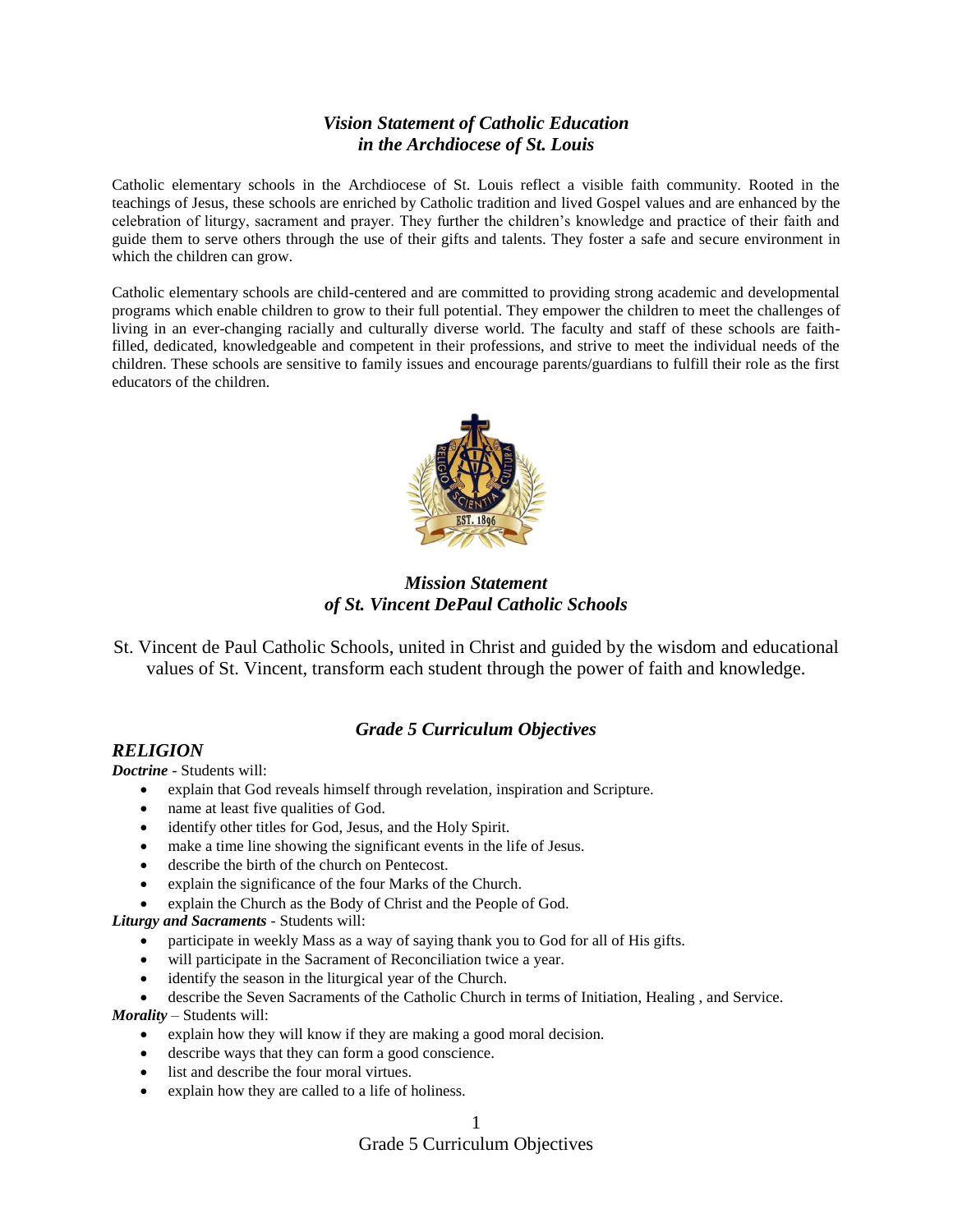- work in small groups to make a project about a Beatitude.
- explain how they can show respect for themselves and others.

*Prayers –* Students will:

- pray the "Apostles Creed" each day.
- pray the "Angelus" each day at noontime.
- pray the "Act of Contrition" at the end of each day.
- write a Litany of the Saints for a designated intention.
- explain why we pray to Mary.

*Vincentian History –* Students will:

- research the life of St. Vincent de Paul and create a time line that shows the highlights of his life and how he lived the Gospel.
- discuss and participate in a charitable activity to help the poor in our community.

### *LANGUAGE ARTS*

**Decoding and Phonics** – Students will:

- identify the meaning of prefixes il, in, ir, im, pro, and anti when applied to base words.
- identify the meaning of suffixes an, ian, ward, and ment when applied to base words.

*Vocabulary & Comprehension* –Students will:

- define an idiom, metaphor, and simile.
- identify the meaning of new vocabulary words that are taught with literature units.
- identify the story elements of plot, setting, and main character.
- tell the purpose of a paragraph or literature selection.
- identify relationships and patterns using analogies.

*Literature* – Students will:

- read literature works of fiction, nonfiction, myths, tall tales, biography, and poetry.
- read AR books with a comprehension score of 80% or higher at their reading level.

*Written and Oral Communication –* Students will:

- exhibit neatness in handwriting in daily work and creative writing.
- compose a paragraph using complete sentences, correct punctuation, capitalization, grammar, usage and spelling.
- write a project using the five step writing process.
- write creative projects, i.e. narrative, informative, imagining, describing, and poetry.
- give a simple oral presentation to the class.

*Spelling* – Students will:

spell a list of words each week using various word patterns.

*Language Mechanics* – Students will:

- identify nouns, verbs, adjectives, and pronouns.
- identify the subject and predicate in a sentence.

*Study Skills* – Students will:

- identify resources to use for different kinds of information, i.e. almanac, dictionary, atlas, encyclopedia, and Internet.
- use a dictionary to find and apply the primary accent in a word.

## *MATH*

*Number Sense –* Students will:

- identify place-value through millions.
- write whole numbers through the millions into words and digits.
- write whole numbers in exponential form through the thousands.
- round numbers to the nearest, ten, hundred or thousands place.
- round money to the nearest dollar.
- identify numbers that are prime and composite.
- change a mixed number into a fraction.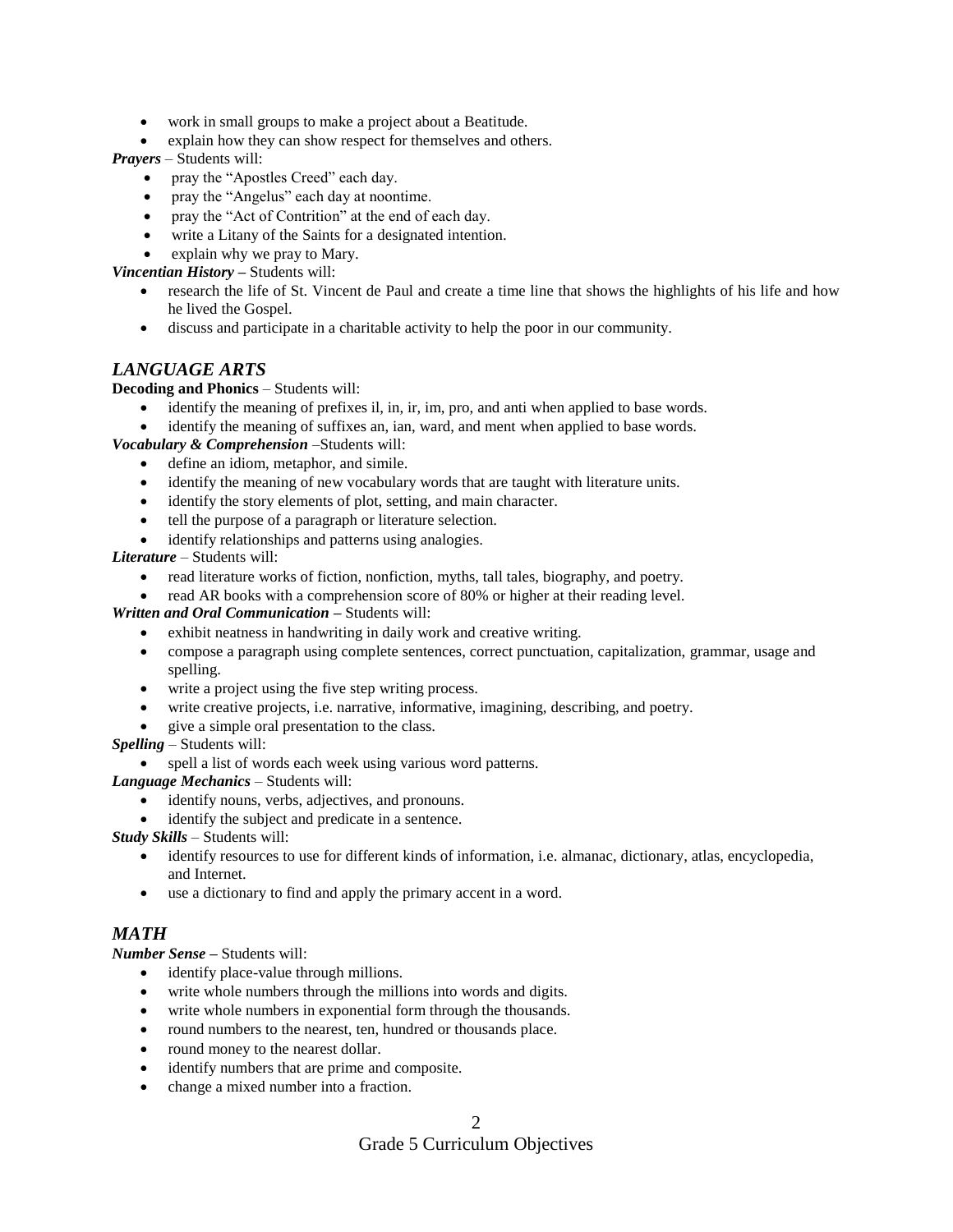- reduce a fraction to lowest terms.
- score 80% or higher on a five minute timed test over 100 multiplication facts.
- use inverse operations of multiplication and division to solve problems.
- multiply up to three digits by three digits with or without regrouping.
- divide up to four digits by two digits with or without a remainder.
- make reasonable estimates of answers for addition, subtraction and multiplication problems.
- find the average of two or more numbers.
- add and subtract fractions with or without regrouping.
- identify patterns using divisibility rules.

#### *Geometry* – Students will:

- identify the radius, diameter, center and circumference of a circle.
- identify the face, vertex, and edges of a geometric solid.
- compare and contrast the area and perimeter of a shape.
- develop strategies for estimating the perimeter and area.
- name angles using letters.

### *Measurement* – Students will:

- identify metric and standard units of conversion.
- identify compass directions.
- use a ruler to measure to the nearest ¼ inch.
- use a scale to measure to the nearest centimeter and millimeter.
- use a clock to find out elapsed time.
- select and apply the appropriate tool to measure length, area, volume, weight, time, and temperature.

#### *Algebra* - Students will:

- solve equations with parentheses.
- compare negative numbers.
- identify the order of operations to solve an equation.

identify the origin of a coordinate graph.

*Using Data* - Students will:

read and interpret data on pictographs, tables, bar, line, and circle graphs.

### *SCIENCE*

*Physical Science* – Students will:

- define elements and compounds.
- explain the difference between weight and mass.
- describe how electricity moves.
	- create a simple circuit to light a bulb.

*Life Science* – Students will:

- identify parts of plant and animal cells.
- use microscopes to examine cells.
- compare and contrast plant and animal cells.
- identify the jobs of several human body systems.
- describe how the body systems work together.
- list and explain the functions of the five senses.

#### *Earth and Space Science* – Students will:

- identify the differences between a tornado, hurricane, and thunderstorm.
- define weather related vocabulary.
- compare and contrast the three main groups of rocks.

*Environmental and Health Science* – Students will:

- explain how science and technology has improved as each discipline has improved.
- discuss and show respect for safety rules for self and others.
- research and write a report on various scientists or inventors and tell how they were open to new ideas.